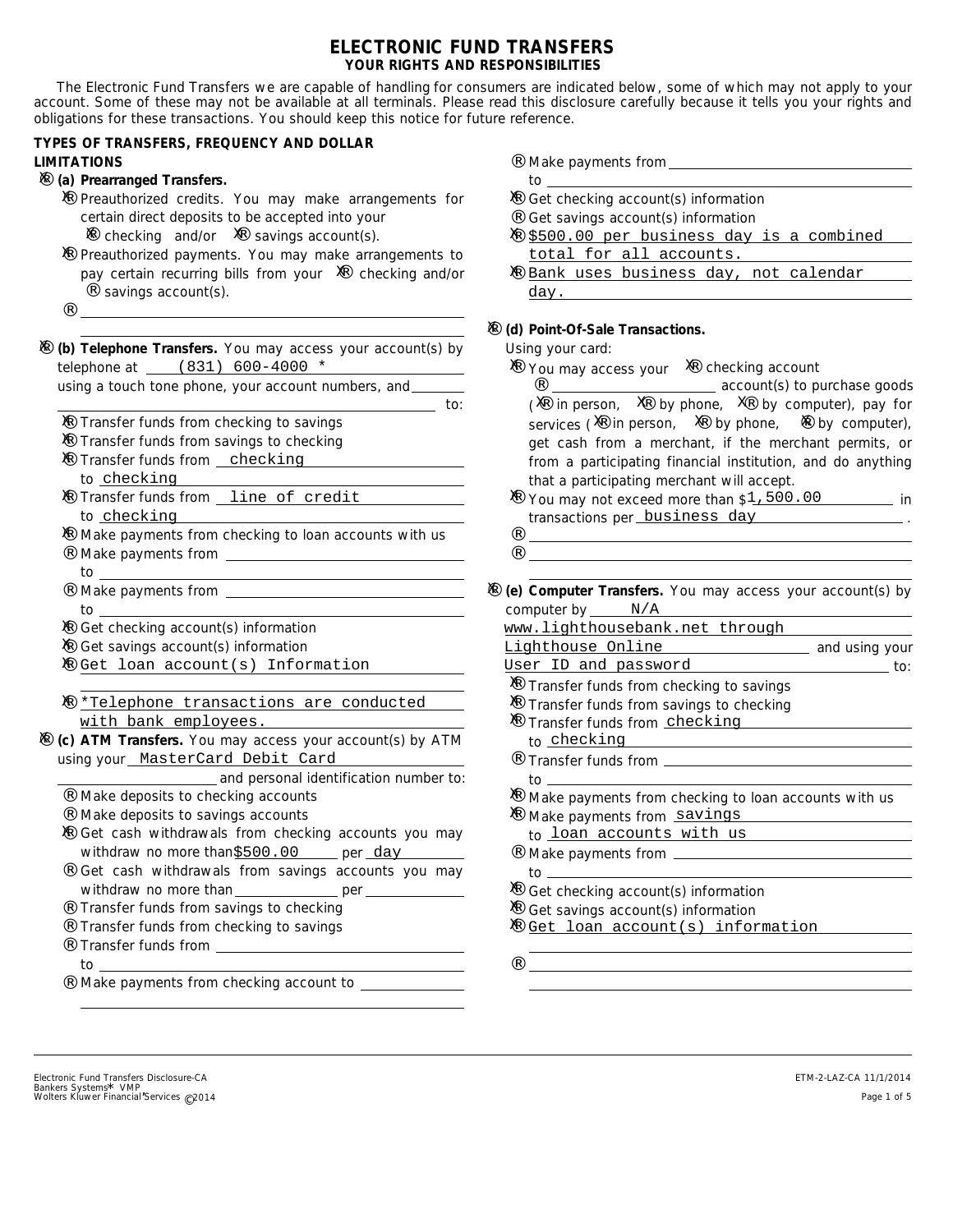|  | $X$ (f) Mobile Banking Transfers. You may access your account(s) |  |  |  |  |
|--|------------------------------------------------------------------|--|--|--|--|
|  | by web-enabled cell phone by                                     |  |  |  |  |

| going to m.lighthousebank.net or by an APP           |
|------------------------------------------------------|
|                                                      |
|                                                      |
| _____________ to:                                    |
|                                                      |
|                                                      |
|                                                      |
| to                                                   |
|                                                      |
| to                                                   |
| Make payments from checking to loan accounts with us |
| Make payments from savings<br>to                     |
|                                                      |
|                                                      |
|                                                      |
|                                                      |
|                                                      |
|                                                      |
|                                                      |
|                                                      |
|                                                      |
|                                                      |
|                                                      |
| This is a consumer/retail product only               |
| and does not apply to business clients.              |
|                                                      |

X You may be charged access fees by your cell phone provider based on your individual plan. Web access is needed to use this service. Check with your cell phone provider for details on specific fees and charges.

may authorize a third party to initiate electronic fund transfers between your account and the third party's account. These transfers to make or receive payment may be one-time occurrences or may recur as directed by you. These transfers may use the Automated Clearing House (ACH) or other payments network. Your authorization to the third party to make these transfers can occur in a number of ways. For example, your authorization to convert a check to an electronic fund transfer or to electronically pay a returned check charge can occur when a merchant provides you with notice and you go forward with the transaction (typically, at the point of purchase, a merchant will post a sign and print **(g) Electronic Fund Transfers Initiated By Third Parties.** You ¨ X

the notice on a receipt). In all cases, these third party transfers will require you to provide the third party with your account number and financial institution information. This information can be found (on your check as well as on a deposit or withdrawal slip. Thus, you should only provide your financial institution and account information (whether over the phone, the Internet, or via some other method) to trusted third parties whom you have authorized to initiate these electronic fund transfers. Examples of these transfers include, but are not limited to:

- **Electronic check conversion.** You may authorize a ¨ X merchant or other payee to make a one-time electronic payment from your checking account using information from your check to pay for purchases or pay bills. You may:
	- ¨ Not exceed more than \_\_\_\_\_\_\_\_\_\_\_\_\_\_\_\_\_\_\_\_\_\_ payments by electronic check per .
	- ¨ Make payments by electronic check from **Example 2** . Payments are limited to

#### **Electronic returned check charge.** You may authorize a ¨ X merchant or other payee to initiate an electronic fund transfer to collect a charge in the event a check is returned for insufficient funds. You may: .  $p$ er $=$

- s payments for electronic payment of ¨ Make no more than per
- ¨ charges for checks returned for insufficient funds. Make electronic payment of charges for checks returned for insufficient funds from

**Example 23** . Payments are limited to

per .

# **GENERAL LIMITATIONS**

 $\ddot{ }$ 

In addition to those limitations on transfers elsewhere described, if any, the following limitations apply:

# X Transfers or withdrawals from a **Money Market or**

account to another account of yours or to a third party by means of a preauthorized or automatic transfer or telephone order or instruction, computer transfer, or by check, draft, debit card or similar order to a third party, are limited to <u>six (6) \_\_\_\_\_\_\_\_</u> per <u>\_month</u> **Savings**

If you exceed the transfer limitations set forth above, your account shall be subject to closure. .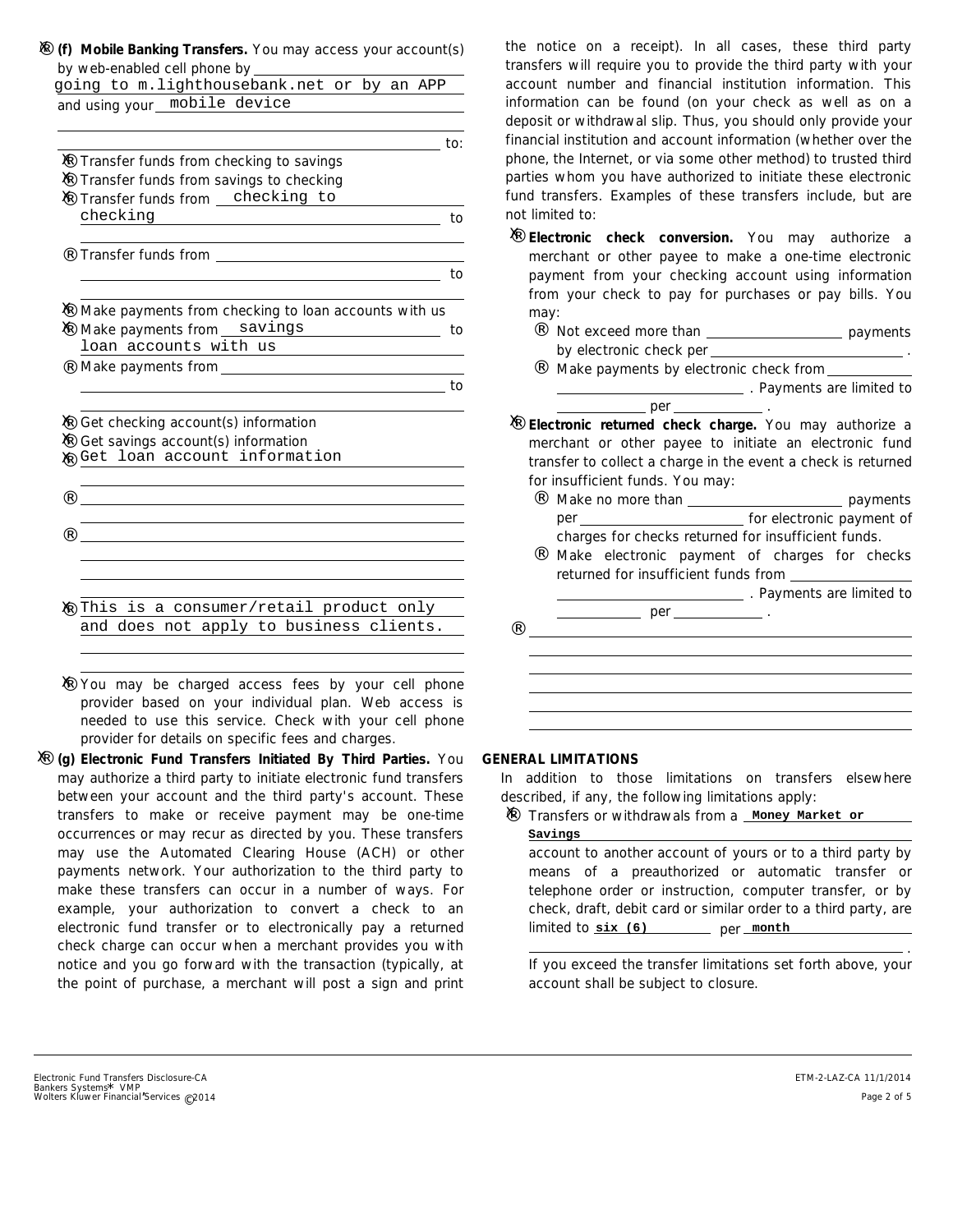| X | LHB does not allow ATM withdrawals or one-time     |
|---|----------------------------------------------------|
|   | point of sale transactions if there are not        |
|   | available funds in your account at the time of the |
|   | transaction authorization. We reserve the right    |
|   | to return ATM withdrawals or one-time point of     |
|   | sale transactions if your account becomes          |
|   | overdrawn and the merchant did not obtain proper   |
|   | authorization before processing the transaction(s) |
|   | as well as pre-authorized transactions that may    |
|   | overdraw your account.                             |
|   |                                                    |

## **FEES**

| . . |                                             |
|-----|---------------------------------------------|
|     | to our customers whose accounts             |
|     |                                             |
| . . |                                             |
|     | $\frac{1}{2}$ but only if the $\frac{1}{2}$ |
|     | balance in the ________________             |
|     | falls below                                 |
|     |                                             |
|     |                                             |
|     |                                             |
|     |                                             |
|     |                                             |

Except as indicated above, we do not charge for Electronic Fund Transfers.

**ATM Operator/Network Fees:** When you use an ATM not owned by us, you may be charged a fee by the ATM operator or any network used (and you may be charged a fee for a balance inquiry even if you do not complete a fund transfer).

# **DOCUMENTATION**

**(a) Terminal Transfers.** You can get a receipt at the time you make a transfer to or from your account using a(n)

- $\ddot{x}$  automated teller machine
- $\ddot{x}$  point-of-sale terminal.
- X You may not get a receipt if the amount of the transfer is \$15 or less.

**(b) Preauthorized Credits.** If you have arranged to have direct deposits made to your account at least once every 60 days from the same person or company, you can call us at the telephone number listed below to find out whether or not the deposit has been made.

- **(c) In addition,**
- X You will get a monthly account statement from us, unless there are no transfers in a particular month. In any case you will get a statement at least quarterly.
- ¨ You will get a quarterly statement from us on your savings account if the only possible electronic transfer to or from the account is a preauthorized credit.
- ¨ If you bring your passbook to us, we will record any electronic deposits that were made to your account since the last time you brought in your passbook.

#### **PREAUTHORIZED PAYMENTS**

¨

**(a) Right to stop payment and procedure for doing so.** If you have told us in advance to make regular payments out of your account, you can stop any of these payments. Here's how:

Call or write us at the telephone number or address listed in this disclosure, in time for us to receive your request 3 business days or more before the payment is scheduled to be made. If you call, we may also require you to put your request in writing and get it to us within 14 days after you call.

**(b) Notice of varying amounts.** If these regular payments may vary in amount, the person you are going to pay will tell you, 10 days before each payment, when it will be made and how much it will be. (You may choose instead to get this notice only when the payment would differ by more than a certain amount from the previous payment, or when the amount would fall outside certain limits that you set.) for each stop payment. We charge ¨ X \$20.00

**(c) Liability for failure to stop payment of preauthorized transfer.** If you order us to stop one of these payments 3 business days or more before the transfer is scheduled, and we do not do so, we will be liable for your losses or damages.

## **FINANCIAL INSTITUTION'S LIABILITY**

**(a) Liability for failure to make transfers.** If we do not complete a transfer to or from your account on time or in the correct amount according to our agreement with you, we will be liable for your losses or damages. However, there are some exceptions. We will not be liable, for instance:

- If, through no fault of ours, you do not have enough money in your account to make the transfer. }
- If the transfer would go over the credit limit on your overdraft line. }
- If the automated teller machine where you are making the transfer does not have enough cash. }
- If the terminal or system was not working properly and you knew about the breakdown when you started the transfer. }
- If circumstances beyond our control (such as fire or flood) prevent the transfer, despite reasonable precautions that we have taken. }
- There may be other exceptions stated in our agreement with you. }

#### **CONFIDENTIALITY**

¨

We will disclose information to third parties about your account or the transfers you make:

- (1) where it is necessary for completing transfers; or
- (2) in order to verify the existence and condition of your account for a third party, such as a credit bureau or merchant; or
- (3) in order to comply with government agency or court orders; or
- $(4)$   $\cdots$  if you give us written permission.
	- $X$  as explained in the separate Privacy Disclosure.

Bankers Systems\* VMP<br>Wolters Kluwer Financial Services © 2014 Electronic Fund Transfers Disclosure-CA

ETM-2-LAZ-CA 11/1/2014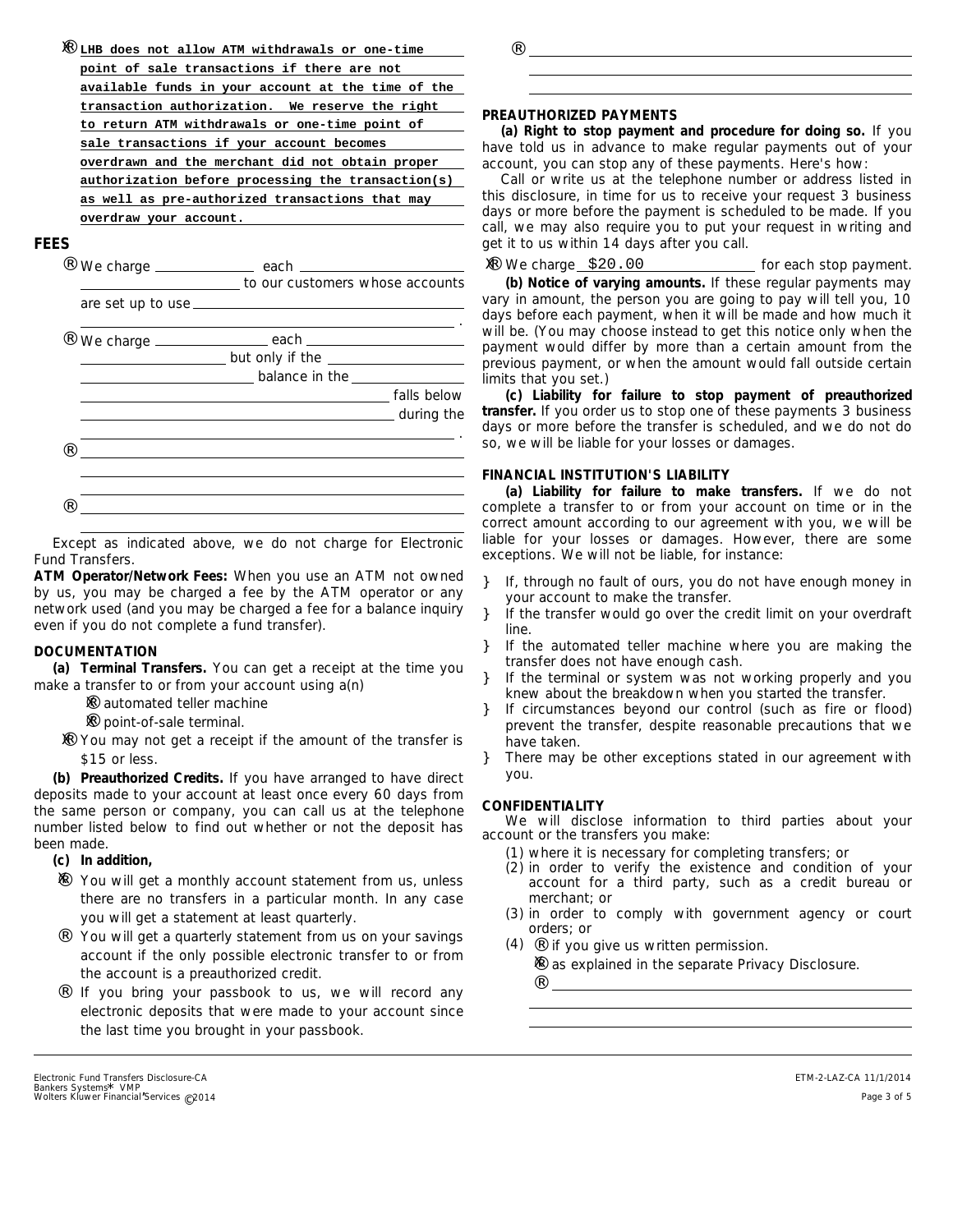# **UNAUTHORIZED TRANSFERS**

#### **(a) Consumer Liability.**

Generally. Tell us at once if you believe your card and/or code has been lost or stolen, or if you believe that an electronic fund transfer has been made without your permission using information from your check. Telephoning is the best way of keeping your possible losses down. You could lose all the money in your account (plus your maximum overdraft line of credit). You can lose no more than \$50 if someone used your card and/or code without your permission, and, either:

- (i) your card can be used to initiate a transaction without a PIN or other personal identification number, or
- (ii) you tell us within 2 business days after you learn of the loss or theft of your card and/or code. If you do NOT tell us within 2 business days after you learn of the loss or theft of your card and/or code, and we can prove we could have stopped someone from using your card and/or code without your permission if you had told us, you could lose as much as \$500.

Also, if your statement shows transfers that you did not make, including those made by card, code or other means, tell us at once. If you do not tell us within 60 days after the statement was mailed to you, you may not get back any money you lost after the 60 days if we can prove that we could have stopped someone from taking the money if you had told us in time. If a good reason (such as a long trip or a hospital stay) kept you from telling us, we will extend the time period.

¨ **Visa, Debit Card.** Additional Limits on Liability for  $\equiv$ 

. Unless you have been grossly negligent or have engaged in fraud, you will not be liable for any unauthorized transactions using your lost or stolen Visa card. This additional limit on liability does not apply to ATM transactions outside of the U.S., to ATM transactions not sent over Visa or Plus networks, or to transactions using your Personal Identification Number which are not processed by Visa. Visa is a registered trademark of Visa International Service Association.

#### **MasterCard**,**Debit Card.** Additional Limits on Liability for ¨ . X **MasterCard Debit Card**

You will not be liable for any unauthorized transactions using your MasterCard debit card if: (i) you can demonstrate that you have exercised reasonable care in safeguarding your card from the risk of loss or theft, and (ii) upon becoming aware of a loss or theft, you promptly report the loss or theft to us. MasterCard is a registered trademark of MasterCard International Incorporated.

If you fail to notify us because of extenuating circumstances beyond your control that contributed to your delay in notifying us, such as a serious physical impairment or hospitalization, this time period may be extended.

If you fail to notify us because of extenuating circumstances beyond your control that contributed to your delay in notifying us, such as a serious physical impairment or hospitalization, this time period may be extended.

**(b) Contact in event of unauthorized transfer.** If you believe your card and/or code has been lost or stolen, call or write us at the telephone number or address listed at the end of this disclosure. You should also call the number or write to the address listed at the end of this disclosure if you believe a transfer has been made using the information from your check without your permission.

#### **ERROR RESOLUTION NOTICE**

In Case of Errors or Questions About Your Electronic Transfers, Call or Write us at the telephone number or address listed below, as soon as you can, if you think your statement or receipt is wrong or if you need more information about a transfer listed on the statement or receipt. We must hear from you no later than 60 days after we sent the FIRST statement on which the problem or error appeared.

- (1) Tell us your name and account number (if any).
- (2) Describe the error or the transfer you are unsure about, and explain as clearly as you can why you believe it is an error or why you need more information.
- Tell us the dollar amount of the suspected error. (3)

If you tell us orally, we may require that you send us your complaint or question in writing within 10 business days.

We will determine whether an error occurred within 10 business days (5 business days if involving a Visa, point-of-sale transaction processed by Visa or 20 business days if the transfer involved a new account) after we hear from you and will correct any error promptly. If we need more time, however, we may take up to 45 days (90 days if the transfer involved a new account, a point-of-sale transaction, or a foreign-initiated transfer) to investigate your complaint or question. If we decide to do this, we will credit your account within 10 business days (5 business days if involving a Visa point-of-sale transaction processed by Visa or 20 business days if the transfer involved a new account) for the amount you think is in error, so that you will have the use of the money during the time it takes us to complete our investigation. If we ask you to put your complaint or question in writing and we do not receive it within 10 business days, we may not credit your account. An account is considered a new account for 30 days after the first deposit is made, if you are a new customer.

We will tell you the results within three business days after completing our investigation. If we decide that there was no error, we will send you a written explanation.

You may ask for copies of the documents that we used in our investigation.

*By signing below customer acknowledges receipt of pages 1, 2, 3, 4 and 5 of this notice.*

*Signed Dated*

¨ X **Lighthouse Bank defines promptly as a transaction that appears on a periodic statement within 60 days of our transmittal of the statement. FOR ADDITIONAL INFORMATION VISIT: www.mastercard.com/zeroliability**

Bankers Systems\* VMP<br>Wolters Kluwer Financial Services © 2014 Electronic Fund Transfers Disclosure-CA

ETM-2-LAZ-CA 11/1/2014